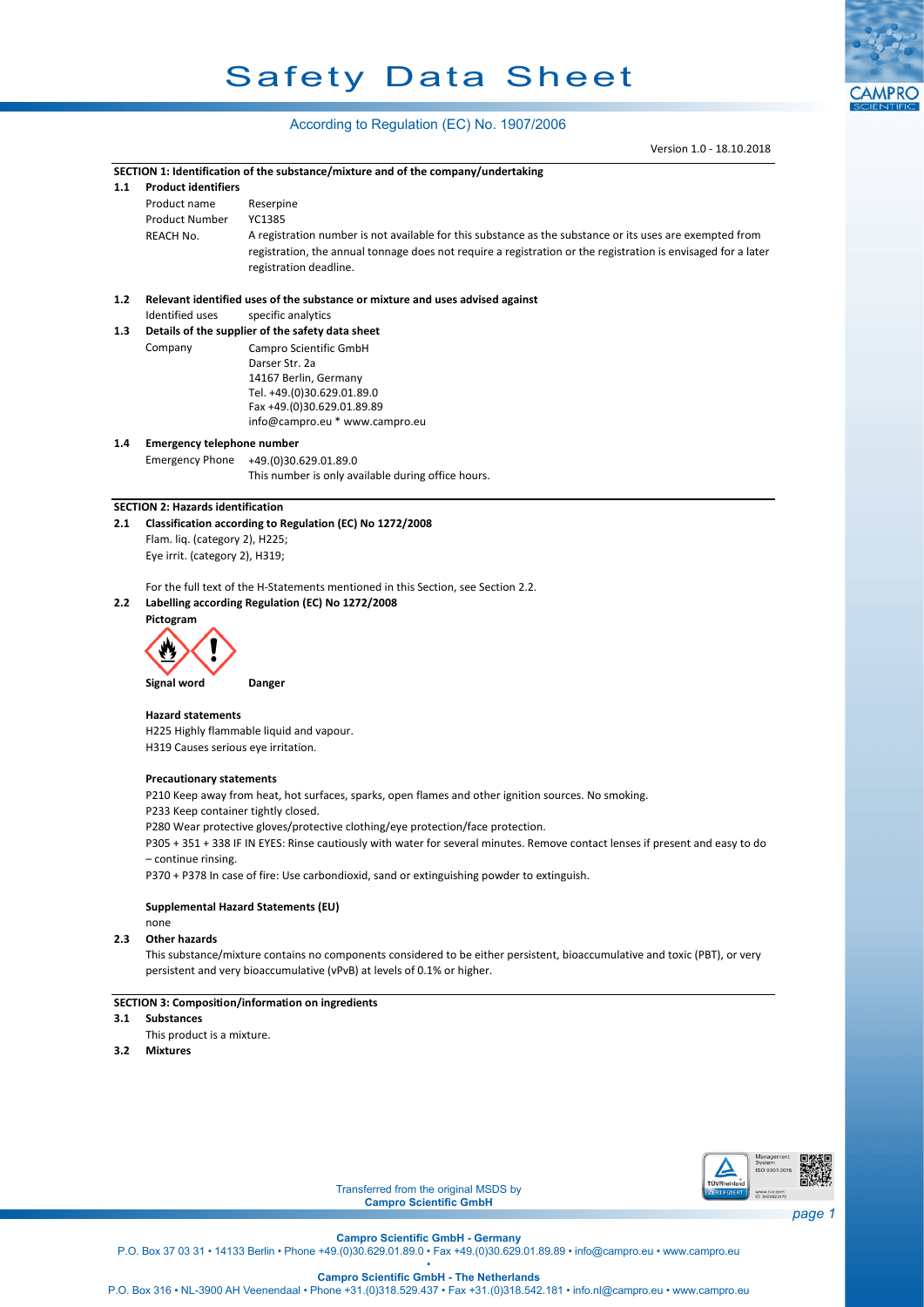# Safety Data Sheet



# According to Regulation (EC) No. 1907/2006

Ingredient: Acetonitrile; CAS-No.: 75-05-8; EG-No.: 200-835-2; REACH-No.: 01-2119471307-38-XXXX; Classification: H225, H302, H312, H332, H319; Flam. Liq 2; Acute Tox. 4; Acute Tox. 4; Eye Irrit. 2; Acute Tox. 4; Concentration: >= 30 - < 60 %

For the full text of the H-Statements mentioned in this Section, see Section 16.

Substances listed on the 'Candidate List of Substances of Very High Concern (SVHC) for authorisation' of the European Chemical Agency (ECHA), are not intentional ingredient of this product. It is not to be expected that those substances are in quantity of  $>= 0.1$  % in this product.

# **SECTION 4: First aid measures**

| 4.1 | Description of first aid measures                                                                                          |  |  |
|-----|----------------------------------------------------------------------------------------------------------------------------|--|--|
|     | <b>General advice</b>                                                                                                      |  |  |
|     | Consult a physician. Show this safety data sheet to the doctor in attendance.                                              |  |  |
|     | If inhaled                                                                                                                 |  |  |
|     | If breathed in, move person into fresh air. If not breathing, give artificial respiration. Consult a physician.            |  |  |
|     | In case of skin contact                                                                                                    |  |  |
|     | Wash off with soap and plenty of water. Consult a physician.                                                               |  |  |
|     | In case of eye contact                                                                                                     |  |  |
|     | Flush eyes with water as a precaution. Consult a physician.                                                                |  |  |
|     | If swallowed                                                                                                               |  |  |
|     | Do NOT induce vomiting. Never give anything by mouth to an unconscious person. Rinse mouth with water. Consult a physician |  |  |
| 4.2 | Most important symptoms and effects, both acute and delayed                                                                |  |  |
|     | The most important known symptoms and effects are described in the labelling (see section 2.2) and/or in section 11.       |  |  |
| 4.3 | Indication of any immediate medical attention and special treatment needed                                                 |  |  |
|     | No data available                                                                                                          |  |  |

# **SECTION 5: Firefighting measures**

#### **5.1 Extinguishing media**

**Suitable extinguishing media**

Use water spray, alcohol-resistant foam, dry chemical or carbon dioxide.

**5.2 Special hazards arising from the substance or mixture**

#### Carbon oxides **5.3 Advice for firefighters**

Wear self-contained breathing apparatus for firefighting if necessary.

#### **SECTION 6: Accidental release measures**

#### **6.1 Personal precautions, protective equipment and emergency procedures**

Use personal protective equipment. Avoid breathing vapours, mist or gas. Ensure adequate ventilation. Remove all sources of ignition. Evacuate personnel to safe areas. Beware of vapours accumulating to form explosive concentrations. Vapours can accumulate in low areas. For personal protection see section 8.

#### **6.2 Environmental precautions**

Prevent further leakage or spillage if safe to do so. Do not let product enter drains. Discharge into the environment must be avoided.

#### **6.3 Methods and materials for containment and cleaning up**

Contain spillage, and then collect with an electrically protected vacuum cleaner or by wet-brushing and place in container for disposal according to local regulations (see section 13).

**6.4 Reference to other sections**

# For disposal see section 13.

#### **SECTION 7: Handling and storage**

#### **7.1 Precautions for safe handling**

Avoid exposure. Avoid contact with skin and eyes. Avoid inhalation of vapour or mist. Keep away from sources of ignition - No smoking.Take measures to prevent the build up of electrostatic charge. For precautions see section 2.2.

# **7.2 Conditions for safe storage, including any incompatibilities**

Store in cool place. Keep container tightly closed in a dry and well-ventilated place. Containers which are opened must be carefully resealed and kept upright to prevent leakage. Storage class (TRGS 510): Flammable liquids.

#### **7.3 Specific end uses**

Apart from the uses mentioned in section 1.2 no other specific uses are stipulated.



Transferred from the original MSDS by **Campro Scientific GmbH**

**Campro Scientific GmbH - Germany**

P.O. Box 37 03 31 • 14133 Berlin • Phone +49.(0)30.629.01.89.0 • Fax +49.(0)30.629.01.89.89 • info@campro.eu •<www.campro.eu>

• **Campro Scientific GmbH - The Netherlands**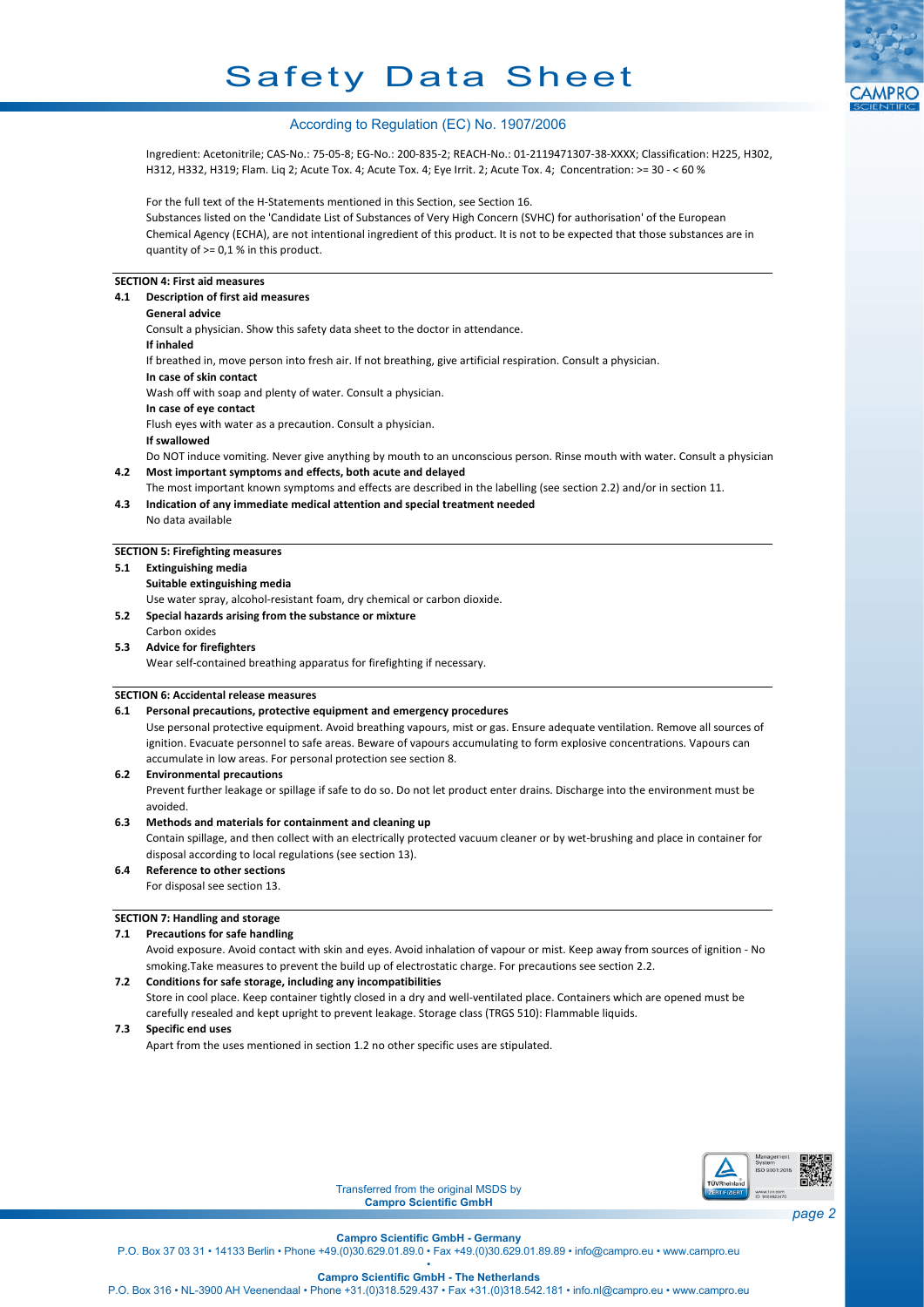

### **SECTION 8: Exposure controls/personal protection**

# **8.1 Control parameters**

Ingredient: Acetonitrile; CAS-No.: 75-05-8; TWA: 40 ppm, 70 mg/m3; AGW: 20 ppm, 34 mg/m3

# **8.2 Exposure controls**

**Appropriate engineering controls**

Handle in accordance with good industrial hygiene and safety practice. Wash hands before breaks and at the end of workday. **Personal protective equipment**

#### **Eye/face protection**

Face shield and safety glasses Use equipment for eye protection tested and approved under appropriate government standards such as NIOSH (US) or EN 166(EU).

#### **Skin protection**

Handle with gloves. Gloves must be inspected prior to use. Use proper glove removal technique (without touching glove's outer surface) to avoid skin contact with this product. Dispose contaminated gloves after use in accordance with applicable laws and good laboratory practices. Wash and dry hands. The selected protective gloves have to satisfy the specifications of EU Directive 89/686/EEC and the standard EN 374 derived from it.

#### **Body Protection**

Impervious clothing, Flame retardant antistatic protective clothing., The type of protective equipment must be selected according to the concentration and amount of the dangerous substance at the specific workplace.

#### **Respiratory protection**

Where risk assessment shows air-purifying respirators are appropriate use a full-face respirator with multi-purpose combination (US) or type ABEK (EN 14387) respirator cartridges as a backup to engineering controls. If the respirator is the sole means of protection, use a full-face supplied air respirator. Use respirators and components tested and approved under appropriate government standards such as NIOSH (US) or CEN (EU).

### **Control of environmental exposure**

Prevent further leakage or spillage if safe to do so. Do not let product enter drains. Discharge into the environment must be avoided.

# **SECTION 9: Physical and chemical properties**

| 9.1 | Information on basic physical and chemical properties                     |                                           |  |  |  |
|-----|---------------------------------------------------------------------------|-------------------------------------------|--|--|--|
|     | Theses information refer to the main component and are literature values. |                                           |  |  |  |
|     | a) Appearance                                                             | liquid                                    |  |  |  |
|     | b) Odour                                                                  | aromatic                                  |  |  |  |
|     | c) Odour Threshold                                                        | No data available                         |  |  |  |
|     | d) pH                                                                     | No data available                         |  |  |  |
|     | e) Melting point                                                          | $-48^{\circ}$ C                           |  |  |  |
|     | f) Initial boiling point                                                  | 81 °C                                     |  |  |  |
|     | g) Flash point                                                            | 2 °C - closed cup                         |  |  |  |
|     | h) Evaporation rate                                                       | 5,8                                       |  |  |  |
|     | i) Flammability                                                           | No data available                         |  |  |  |
|     | j) Explosive limits                                                       | Lower explosion limit: $3\%$ (V)          |  |  |  |
|     |                                                                           | Upper explosion limit: 16 %(V)            |  |  |  |
|     | k) Vapour pressure                                                        | 98,64 hPa at 20 °C                        |  |  |  |
|     | I) Vapour density                                                         | No data available                         |  |  |  |
|     | m) Relative density                                                       | $0,78 \text{ g/cm}$ 3                     |  |  |  |
|     | n) Water solubility                                                       | completely miscible                       |  |  |  |
|     | o) Partition coefficient                                                  | log Pow: -0,54 at 25 °C (n-Octanol/Water) |  |  |  |
|     | p) Auto-ignition temperature                                              | 524.0 °C                                  |  |  |  |
|     | q) Decomposition temperature                                              | No data available                         |  |  |  |
|     | r) Viscosity                                                              | No data available                         |  |  |  |
|     | s) Explosive properties                                                   | No data available                         |  |  |  |
|     | t) Oxidizing properties                                                   | No data available                         |  |  |  |
|     |                                                                           |                                           |  |  |  |

**9.2 Other safety information** No data available

**SECTION 10: Stability and reactivity**



Transferred from the original MSDS by **Campro Scientific GmbH**

*page 3*

**Campro Scientific GmbH - Germany**

P.O. Box 37 03 31 • 14133 Berlin • Phone +49.(0)30.629.01.89.0 • Fax +49.(0)30.629.01.89.89 • info@campro.eu •<www.campro.eu>

• **Campro Scientific GmbH - The Netherlands**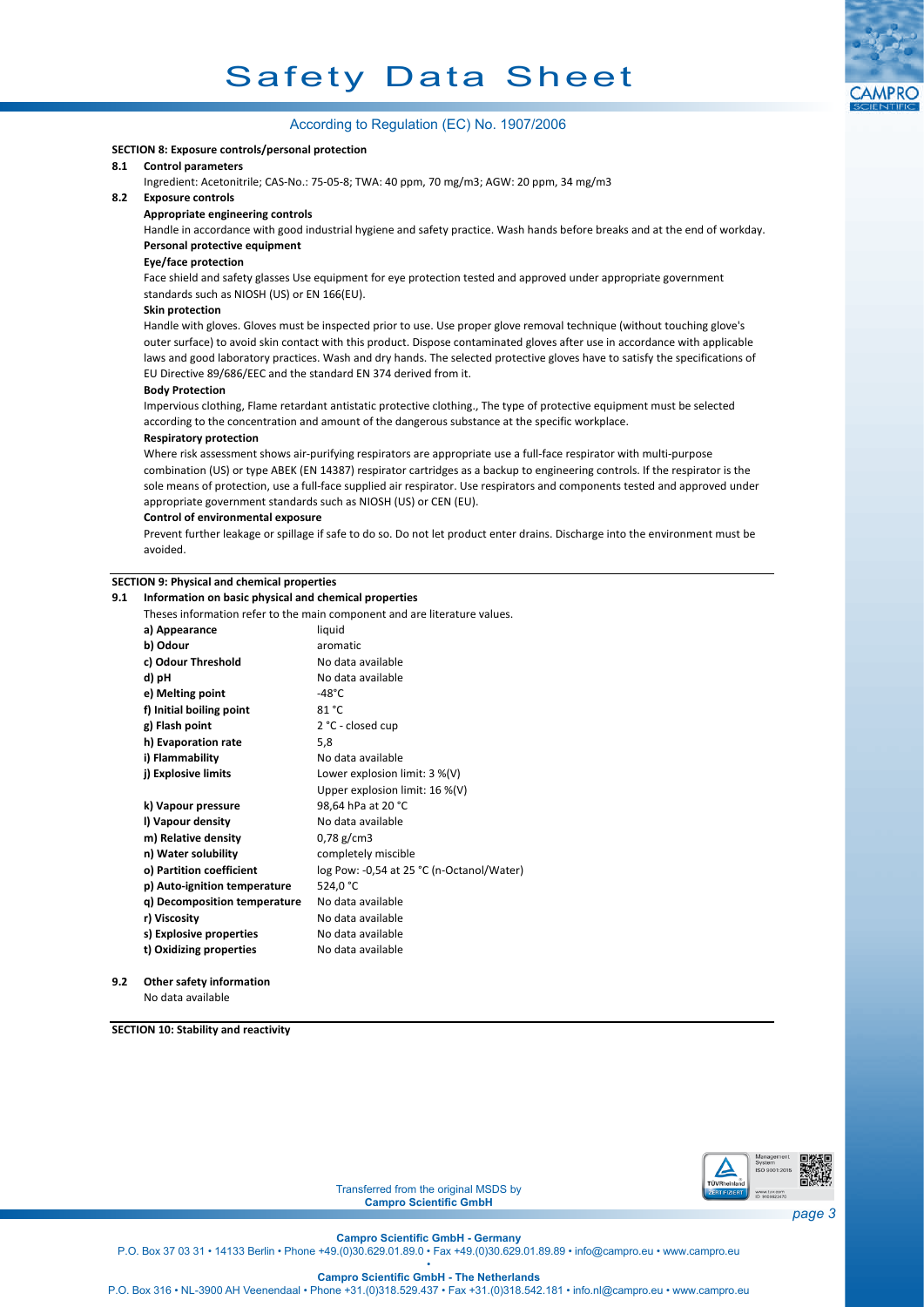# Safety Data Sheet



| According to Regulation (EC) No. 1907/2006                                                                |  |  |  |  |
|-----------------------------------------------------------------------------------------------------------|--|--|--|--|
| Theses information refer to the main component.                                                           |  |  |  |  |
| 10.1 Reactivity                                                                                           |  |  |  |  |
| No data available                                                                                         |  |  |  |  |
| 10.2 Chemical stability                                                                                   |  |  |  |  |
| Stable under recommended storage conditions.                                                              |  |  |  |  |
| 10.3 Possibility of hazardous reactions                                                                   |  |  |  |  |
| No data available                                                                                         |  |  |  |  |
| 10.4 Conditions to avoid                                                                                  |  |  |  |  |
| Heat, flames and sparks.                                                                                  |  |  |  |  |
| 10.5 Incompatible materials                                                                               |  |  |  |  |
| acids, Bases, Oxidizing agents, Reducing agents, Alkali metals                                            |  |  |  |  |
| 10.6 Hazardous decomposition products                                                                     |  |  |  |  |
| In the event of fire: see section 5                                                                       |  |  |  |  |
|                                                                                                           |  |  |  |  |
| <b>SECTION 11: Toxicological information</b><br>11.1 Information on toxicological effects                 |  |  |  |  |
| No data available for the product.                                                                        |  |  |  |  |
| <b>Acute toxicity</b>                                                                                     |  |  |  |  |
| The mixture is not classified.                                                                            |  |  |  |  |
|                                                                                                           |  |  |  |  |
| ATE-Mix (oral): 3012mg/kg                                                                                 |  |  |  |  |
| ATE-Mix (dermal): 4564mg/kg                                                                               |  |  |  |  |
|                                                                                                           |  |  |  |  |
| Skin corrosion/irritation                                                                                 |  |  |  |  |
| The mixture is not classified.                                                                            |  |  |  |  |
| Serious eye damage/eye irritation                                                                         |  |  |  |  |
| The mixture causes serious eye irritation. The classification results from specific concentration limits. |  |  |  |  |
| Respiratory or skin sensitisation                                                                         |  |  |  |  |
| The mixture is not classified.                                                                            |  |  |  |  |
| Germ cell mutagenicity                                                                                    |  |  |  |  |
| The mixture is not classified.                                                                            |  |  |  |  |
| Carcinogenicity                                                                                           |  |  |  |  |
| The mixture is not classified.                                                                            |  |  |  |  |
| <b>Reproductive toxicity</b>                                                                              |  |  |  |  |
| The mixture is not classified.                                                                            |  |  |  |  |
| Specific target organ toxicity - single exposure                                                          |  |  |  |  |
| The mixture is not classified.                                                                            |  |  |  |  |
| Specific target organ toxicity - repeated exposure                                                        |  |  |  |  |
| The mixture is not classified.<br><b>Aspiration hazard</b>                                                |  |  |  |  |
| The mixture is not classified.                                                                            |  |  |  |  |
|                                                                                                           |  |  |  |  |
| <b>SECTION 12: Ecological information</b>                                                                 |  |  |  |  |
| 12.1 Toxicity                                                                                             |  |  |  |  |
| The mixture is not classified.                                                                            |  |  |  |  |
| 12.2 Persistence and degradability                                                                        |  |  |  |  |
| No data available                                                                                         |  |  |  |  |
| 12.3 Bioaccumulative potential                                                                            |  |  |  |  |
| No data available                                                                                         |  |  |  |  |
| 12.4 Mobility in soil                                                                                     |  |  |  |  |
| No data available                                                                                         |  |  |  |  |
| 12.5 Results of PBT and vPvB assessment                                                                   |  |  |  |  |

This substance/mixture contains no components considered to be either persistent, bioaccumulative and toxic (PBT), or very persistent and very bioaccumulative (vPvB) at levels of 0.1% or higher.

**12.6 Other adverse effects**

No data available



Transferred from the original MSDS by **Campro Scientific GmbH**

**Campro Scientific GmbH - Germany**

P.O. Box 37 03 31 • 14133 Berlin • Phone +49.(0)30.629.01.89.0 • Fax +49.(0)30.629.01.89.89 • info@campro.eu •<www.campro.eu> •

**Campro Scientific GmbH - The Netherlands**